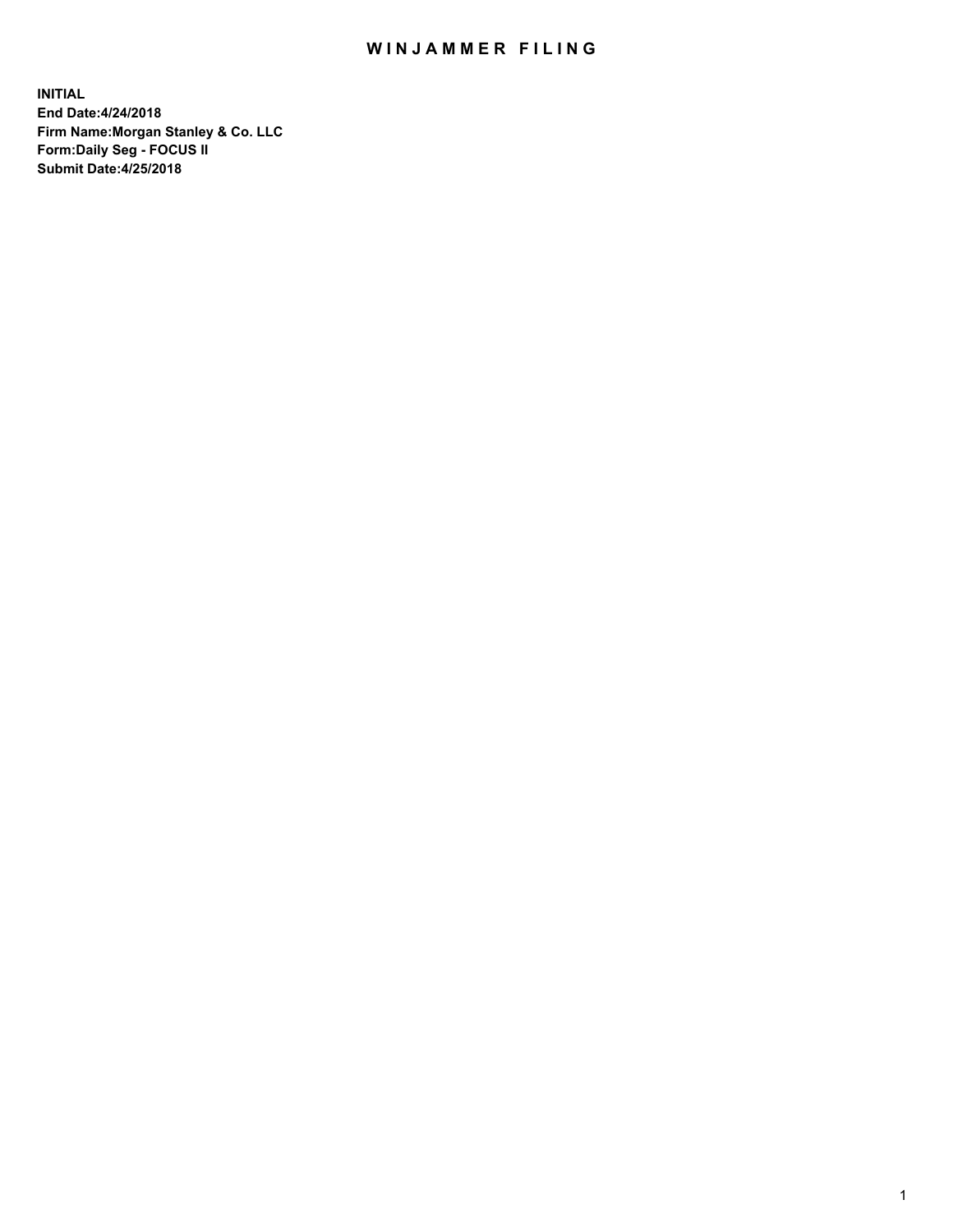## **INITIAL End Date:4/24/2018 Firm Name:Morgan Stanley & Co. LLC Form:Daily Seg - FOCUS II Submit Date:4/25/2018 Daily Segregation - Cover Page**

| Name of Company<br><b>Contact Name</b><br><b>Contact Phone Number</b><br><b>Contact Email Address</b>                                                                                                                                                                                                                          | Morgan Stanley & Co. LLC<br>Ikram Shah<br>212-276-0963<br>lkram.shah@morganstanley.com |
|--------------------------------------------------------------------------------------------------------------------------------------------------------------------------------------------------------------------------------------------------------------------------------------------------------------------------------|----------------------------------------------------------------------------------------|
| FCM's Customer Segregated Funds Residual Interest Target (choose one):<br>a. Minimum dollar amount: ; or<br>b. Minimum percentage of customer segregated funds required:%; or<br>c. Dollar amount range between: and; or<br>d. Percentage range of customer segregated funds required between:% and%.                          | 331,000,000<br><u>0</u><br>0 <sub>0</sub><br>00                                        |
| FCM's Customer Secured Amount Funds Residual Interest Target (choose one):<br>a. Minimum dollar amount: ; or<br>b. Minimum percentage of customer secured funds required:%; or<br>c. Dollar amount range between: and; or<br>d. Percentage range of customer secured funds required between:% and%.                            | 140,000,000<br>0 <sub>0</sub><br>0 <sub>0</sub>                                        |
| FCM's Cleared Swaps Customer Collateral Residual Interest Target (choose one):<br>a. Minimum dollar amount: ; or<br>b. Minimum percentage of cleared swaps customer collateral required:% ; or<br>c. Dollar amount range between: and; or<br>d. Percentage range of cleared swaps customer collateral required between:% and%. | 92,000,000<br>0 <sub>0</sub><br><u>00</u>                                              |

Attach supporting documents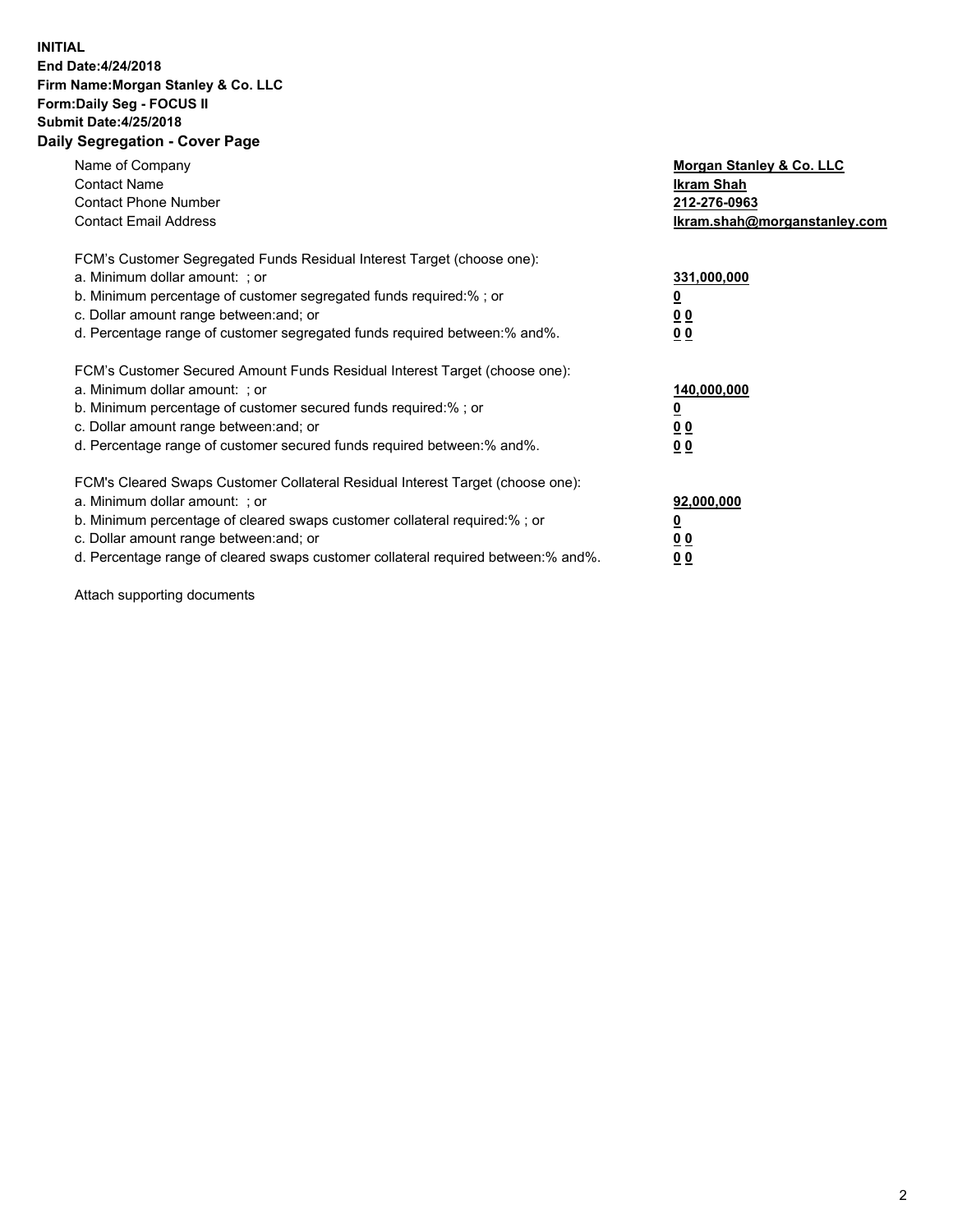## **INITIAL End Date:4/24/2018 Firm Name:Morgan Stanley & Co. LLC Form:Daily Seg - FOCUS II Submit Date:4/25/2018 Daily Segregation - Secured Amounts**

Foreign Futures and Foreign Options Secured Amounts Amount required to be set aside pursuant to law, rule or regulation of a foreign government or a rule of a self-regulatory organization authorized thereunder

- 1. Net ledger balance Foreign Futures and Foreign Option Trading All Customers A. Cash **3,125,353,366** [7315]
	- B. Securities (at market) **2,097,233,348** [7317]
- 2. Net unrealized profit (loss) in open futures contracts traded on a foreign board of trade **429,317,453** [7325]
- 3. Exchange traded options
	- a. Market value of open option contracts purchased on a foreign board of trade **30,621,783** [7335]
	- b. Market value of open contracts granted (sold) on a foreign board of trade **-30,852,438** [7337]
- 4. Net equity (deficit) (add lines 1. 2. and 3.) **5,651,673,512** [7345]
- 5. Account liquidating to a deficit and account with a debit balances gross amount **26,331,156** [7351] Less: amount offset by customer owned securities **-21,032,517** [7352] **5,298,639**
- 6. Amount required to be set aside as the secured amount Net Liquidating Equity Method (add lines 4 and 5)
- 7. Greater of amount required to be set aside pursuant to foreign jurisdiction (above) or line 6.

## FUNDS DEPOSITED IN SEPARATE REGULATION 30.7 ACCOUNTS

- 1. Cash in banks
	- A. Banks located in the United States **358,689,203** [7500]
	- B. Other banks qualified under Regulation 30.7 **803,945,051** [7520] **1,162,634,254**
- 2. Securities
	- A. In safekeeping with banks located in the United States **321,026,919** [7540]
	- B. In safekeeping with other banks qualified under Regulation 30.7 **0** [7560] **321,026,919** [7570]
- 3. Equities with registered futures commission merchants
	-
	-
	- C. Unrealized gain (loss) on open futures contracts **747,518** [7600]
	- D. Value of long option contracts **0** [7610]
- E. Value of short option contracts **0** [7615] **6,047,452** [7620]
- 4. Amounts held by clearing organizations of foreign boards of trade
	-
	-
	- C. Amount due to (from) clearing organization daily variation **0** [7660]
	- D. Value of long option contracts **0** [7670]
	- E. Value of short option contracts **0** [7675] **0** [7680]
- 5. Amounts held by members of foreign boards of trade
	-
	-
	- C. Unrealized gain (loss) on open futures contracts **428,569,934** [7720]
	- D. Value of long option contracts **30,621,783** [7730]
	- E. Value of short option contracts **-30,852,438** [7735] **4,360,156,560**
- 6. Amounts with other depositories designated by a foreign board of trade **0** [7760]
- 7. Segregated funds on hand **0** [7765]
- 8. Total funds in separate section 30.7 accounts **5,849,865,185** [7770]
- 9. Excess (deficiency) Set Aside for Secured Amount (subtract line 7 Secured Statement Page 1 from Line 8)
- 10. Management Target Amount for Excess funds in separate section 30.7 accounts **140,000,000** [7780]
- 11. Excess (deficiency) funds in separate 30.7 accounts over (under) Management Target **52,893,034** [7785]

**0** [7305]

[7354] **5,656,972,151** [7355]

**5,656,972,151** [7360]

[7530]

 A. Cash **5,299,934** [7580] B. Securities **0** [7590]

 A. Cash **0** [7640] B. Securities **0** [7650]

 A. Cash **2,155,610,852** [7700] B. Securities **1,776,206,429** [7710] [7740] **192,893,034** [7380]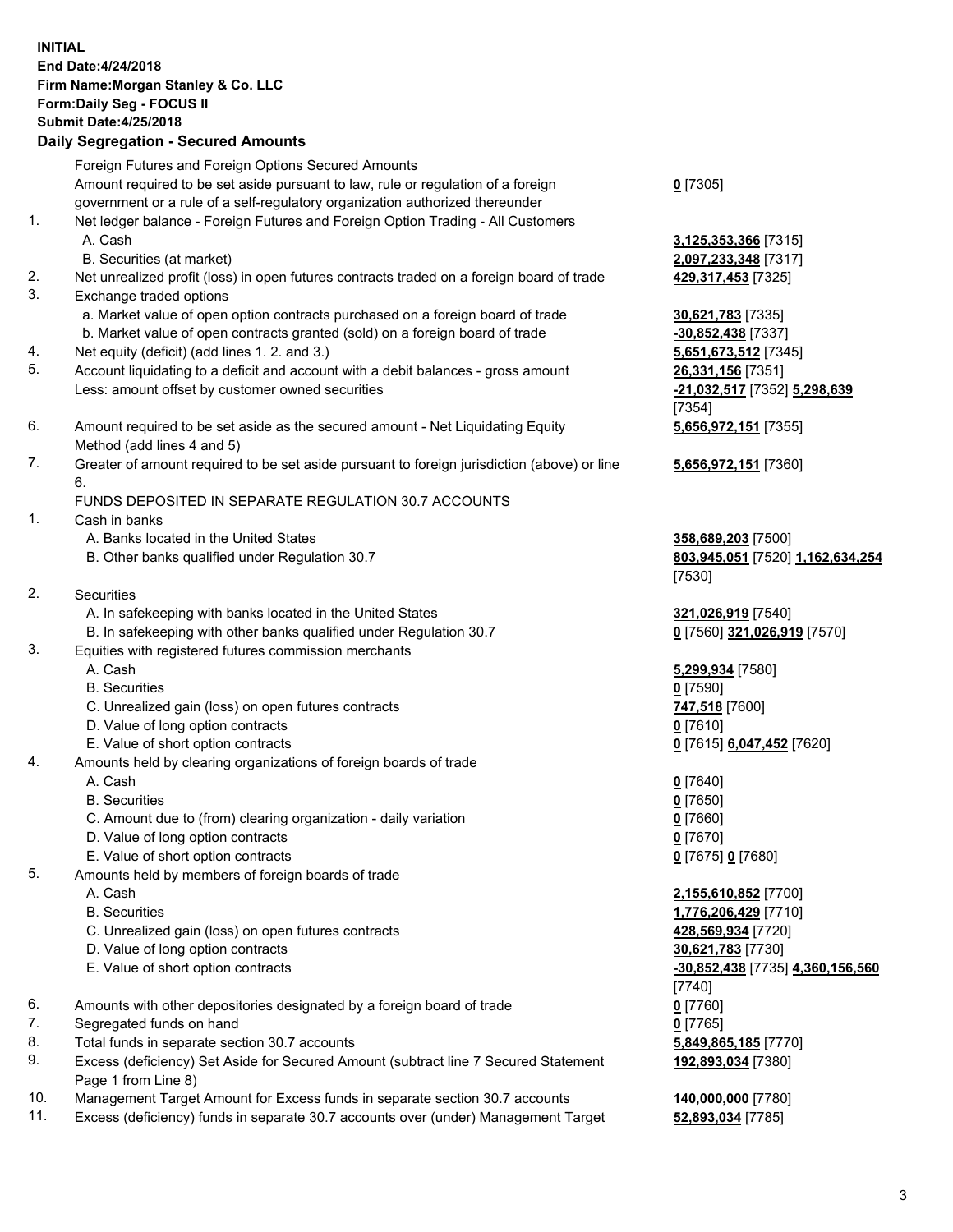**INITIAL End Date:4/24/2018 Firm Name:Morgan Stanley & Co. LLC Form:Daily Seg - FOCUS II Submit Date:4/25/2018 Daily Segregation - Segregation Statement** SEGREGATION REQUIREMENTS(Section 4d(2) of the CEAct) 1. Net ledger balance A. Cash **10,587,396,363** [7010] B. Securities (at market) **5,115,232,549** [7020] 2. Net unrealized profit (loss) in open futures contracts traded on a contract market **-680,259,231** [7030] 3. Exchange traded options A. Add market value of open option contracts purchased on a contract market **441,347,010** [7032] B. Deduct market value of open option contracts granted (sold) on a contract market **-678,849,380** [7033] 4. Net equity (deficit) (add lines 1, 2 and 3) **14,784,867,311** [7040] 5. Accounts liquidating to a deficit and accounts with debit balances - gross amount **468,986,569** [7045] Less: amount offset by customer securities **-436,688,201** [7047] **32,298,368** [7050] 6. Amount required to be segregated (add lines 4 and 5) **14,817,165,679** [7060] FUNDS IN SEGREGATED ACCOUNTS 7. Deposited in segregated funds bank accounts A. Cash **4,001,285,572** [7070] B. Securities representing investments of customers' funds (at market) **0** [7080] C. Securities held for particular customers or option customers in lieu of cash (at market) **1,078,686,411** [7090] 8. Margins on deposit with derivatives clearing organizations of contract markets A. Cash **6,720,227,966** [7100] B. Securities representing investments of customers' funds (at market) **0** [7110] C. Securities held for particular customers or option customers in lieu of cash (at market) **4,036,546,138** [7120] 9. Net settlement from (to) derivatives clearing organizations of contract markets **-401,925,745** [7130] 10. Exchange traded options A. Value of open long option contracts **441,347,010** [7132] B. Value of open short option contracts **and the set of open short option contracts -678,849,380** [7133] 11. Net equities with other FCMs A. Net liquidating equity **3,408,814** [7140] B. Securities representing investments of customers' funds (at market) **0** [7160] C. Securities held for particular customers or option customers in lieu of cash (at market) **0** [7170] 12. Segregated funds on hand **0** [7150] 13. Total amount in segregation (add lines 7 through 12) **15,200,726,786** [7180] 14. Excess (deficiency) funds in segregation (subtract line 6 from line 13) **383,561,107** [7190] 15. Management Target Amount for Excess funds in segregation **331,000,000** [7194]

16. Excess (deficiency) funds in segregation over (under) Management Target Amount Excess

**52,561,107** [7198]